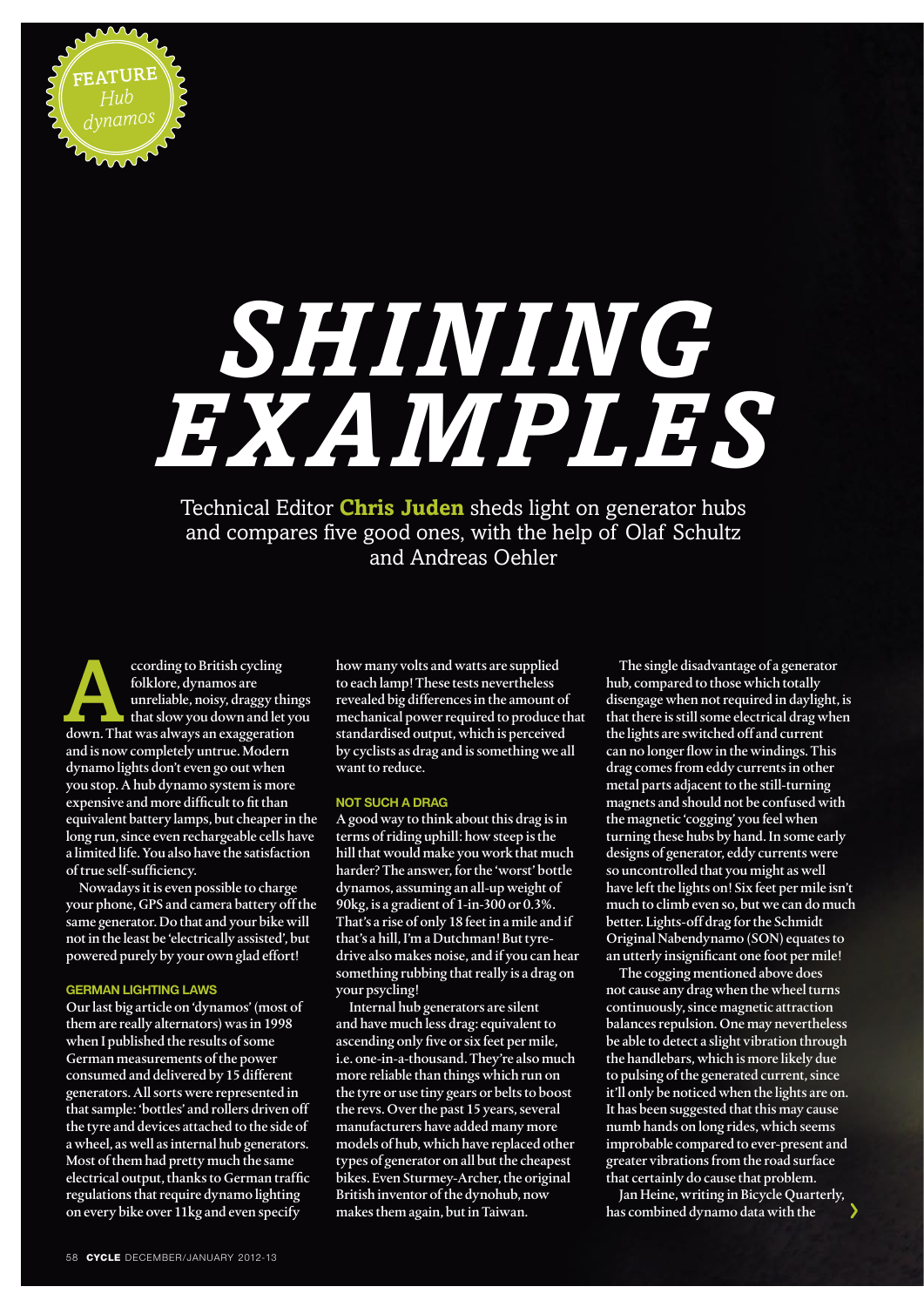# "hub generator drag is equivalent to ascending only five or six feet per mile"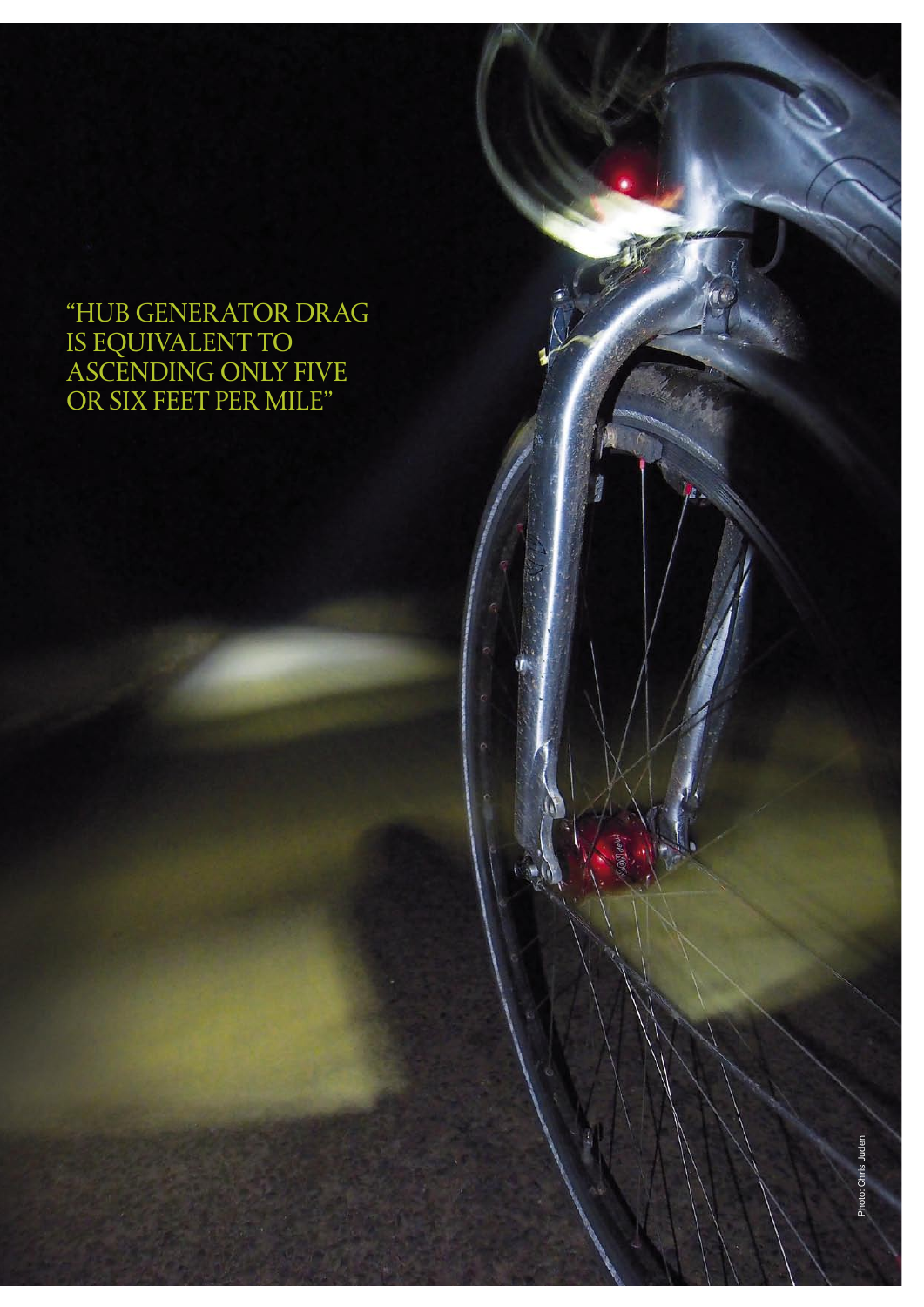# Dynamo hubs

results of tyre and wind-tunnel tests conducted by that magazine, and calculates that a hub switched on (or a cheap one switched off) knocks 1-2% off your average speed – and the best ones in daylight only 0.2% – whereas swapping a high-performance tyre for something more sturdy and puncture-proof will slow you by 10-20%. So your tyre choice (or pressure) makes ten times more difference than how you power the lights!

## **Closer to the SON**

Since 1998, new models from **Schmidt** and other manufacturers have brought some slight improvements in efficiency and modest weight savings, but the main challenge, particularly for Shimano and the rest, has been to reduce lights-off drag to something like the SON. They've got pretty close and in this review I'll compare Schmidt's latest and lightest creation with the best on offer from the following three competitors.

**• Shimano** of Japan needs no introduction. Their original Inter-L was a signal to the dynamo lighting market that hubs were back in town – and not just the rich suburbs. They've since made many technical improvements and promoted this technology up to the Deore XT level. Their base models are also much enhanced and nevertheless remain competitively priced.

**• SP** stands for Shutter Precision and SP-Dynamo is a new venture for this Taiwanese manufacturer of camera shutters – for which I guess there's less demand since photography went digital. They make lots of hub designs but all with the magnets arranged radially in a disc with the armature on either side, rather than the usual cylindrical arrangement. A central magnet disc gives this compact hub its bi-conic shape.

**• Supernova** have generators made by SP, with different aesthetics and upgraded weather seals for the German market – where durability counts. Infinity-S is based on the SP model tested, hence the similar shape. Infinity-8 is the joker in this pack: Supernova's version





In the photos 1 **The test rig** 2 **SON-28 is the original SON brought up to date. It delivers extra power at low rpm – as required by slow riders and big '29er' wheels**

of an SP design that mechanically disengages the magnet to let the hub spin free.

#### **How they were tested**

These hubs were tested independently by Olaf Schultz in Hamburg. His apparatus mounts the hubshell in a lathe chuck and turns it at a set speed whilst measuring the drag force on a lever attached to the axle. Electrical output is monitored with a 12 ohm resistance, since that's how it's always been done, as bulbs are also resistors. But LEDs are diodes, and alternators naturally perform much better with those, especially if both components play to their strengths. Actual power output may therefore be significantly greater when a generator is used with matching lamps.

When you fit one of these generators to your bike it takes the place of a normal front hub, which is not without a little drag itself. So I subtract this small amount from each hub generator's input power figures. In my previous review I subtracted the drag of a high quality hub measured by Andreas Oehler on a different rig at Schmidt Maschinenbau (upon which  $\longrightarrow$ 



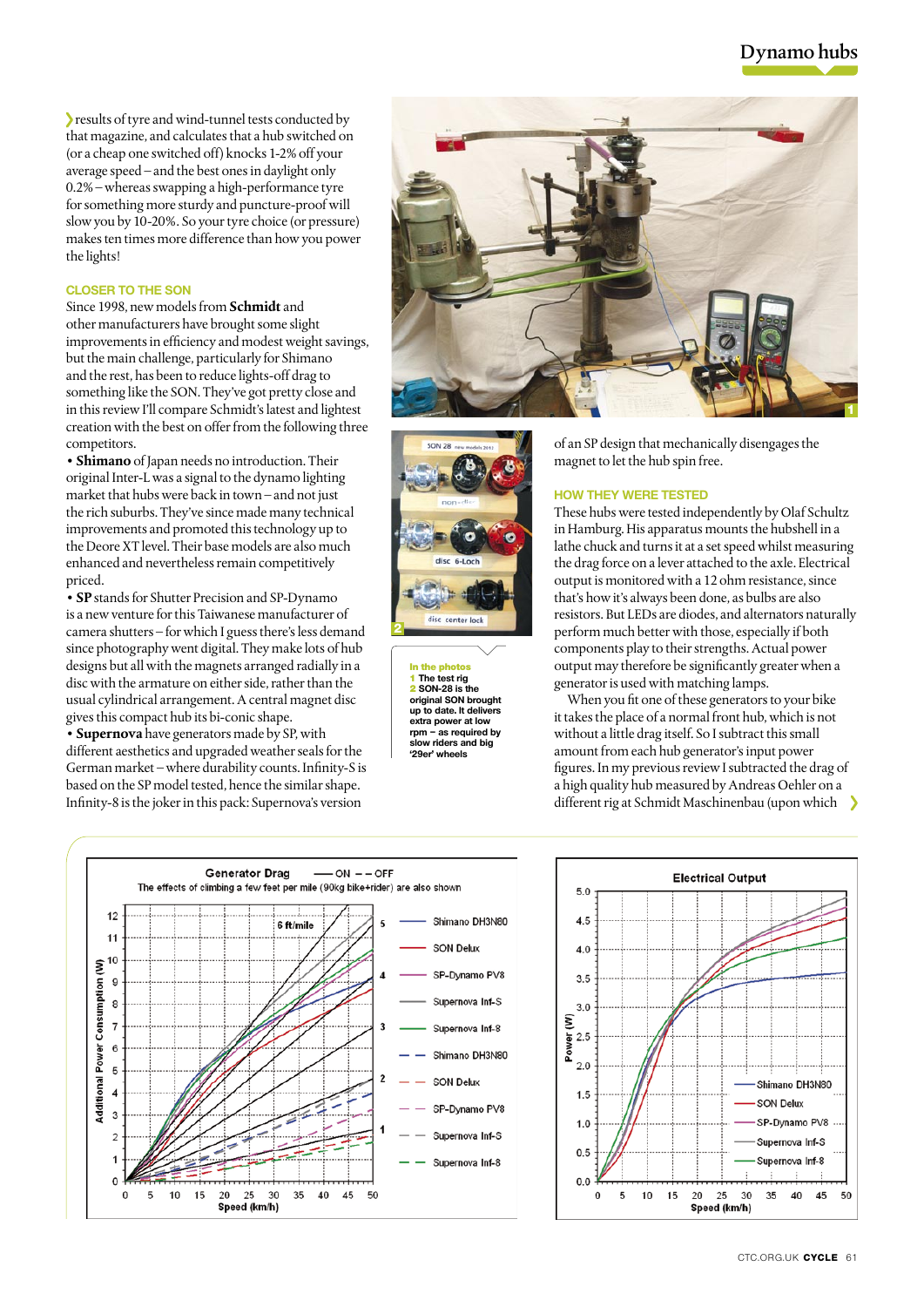the previous generators were also measured). That method may have included some aerodynamic drag.

Whatever: those old figures for plain hub drag are greater than Olaf's figures for an SP generator with disengaged magnet! After consulting with Olaf and Andreas, I have subtracted a set of values that represent a very high quality free-running hub. If your bike has an inferior hub, and you replace it with the best generator, it might go even better – in daylight at least!

Olaf Schultz and Andreas Oehler have between them tested a great many generators. I've picked just a few of the high performers, ones that are available in the UK and that I've handled myself. The many generators tested include three samples of the SP-Dynamo PV8 and two of the Supernova Infinity-S. My figures for each of these models are averaged from those results. Comparing these samples shows that one model can vary by more than the apparent difference between models, so one should ideally test lots of samples of each. But this is not an ideal world. Look on the bright side: you might be luckier with your sample!

If you'd like to read about the rest of the hubs, I'll publish some more information on the CTC website – including my 1998 Dynotest. You can find other internet articles derived from this data at bicyclequarterley.com and fahrradzukunft.de.

#### **GRAPHS AND DATA**

I've condensed three tables of data into a couple of graphs (which you can view larger online) to illustrate the small but significant differences in electrical output and mechanical drag between the models of generator reviewed here. I've also extracted some key statistics and added them to the comparison table, with the top and bottom performers in each category indicated in bold and italic text.

In that table the Price is full retail (some of these hubs can be bought much cheaper) and Weight is without a skewer (a typical lightweight front hub is 160g). I've given the electrical output Power at 10km/h (6mph) because it's when you're going slow that the light dims and differences really show. Efficiency (the ratio between output and input power) is what you want overall, so I've rated that at an average speed of 20km/h (12½mph). Speed merchants obsess about Drag, so I've



**Exposure's Revo: hub dynamo lighting is now powerful enough for use off-road**

# Dynamo hubs head to head

The best performance in each category is indicated by bold text; the worst performance by italic text.

| <b>MAKF &amp; MODFL</b>  | <b>PRICE</b><br>£ |     | <b>10км/н w</b> | <b>FFFICIENCY</b><br>АТ 20км/н % | DRAG AT 30KM/H<br>ON w | OFF w | <b>YEARS</b>   |
|--------------------------|-------------------|-----|-----------------|----------------------------------|------------------------|-------|----------------|
| Shimano<br><b>DH3N80</b> | f110              | 483 | 2.03            | 55                               | 7.32                   | 2.40  | $\mathcal{I}$  |
| <b>SON Delux</b>         | £180              | 384 | 161             | 67                               | 6.39                   | 1.05  | 5              |
| SP-Dynamo<br>PV8         | £90               | 386 | 1.97            | 63                               | 7.25                   | 1.48  | $\overline{2}$ |
| Supernova<br>Inf-S       | £175              | 398 | 1.95            | 58                               | 8.09                   | 2.39  | $\overline{2}$ |
| Supernova<br>$Inf-8$     | £185              | 676 | 2.20            | 57                               | 7.54                   | 0.94  | $\overline{2}$ |

## 1Shimano DH3N80

**THE DEORE** LX hub pictured (and used by me for a year or so) is a DH-T660-3N, not the XT model tested by Olaf. But they're electromechanically similar, which means you can have the same performance for £20 less and a couple of ounces more. And it's a much improved performance on Shimano's first generation: one quarter the daytime drag and all other aspects slightly improved. These hubs have aluminium windings to save weight and much better seals – which are needed since it's beyond the ability of most bike mechanics to dismantle the right-hand bearing for maintenance. That said, these hubs last pretty well. Center Parcs' entire adult fleet is

equipped with cheaper Shimano models that keep on generating for years despite being outside 24/7/52!

Shimano's best doesn't manage a top score in any area and is bottom in three, but it comes close to hubs costing almost double. Perhaps its best selling point is availability – often at a substantial discount on the RRP. Shimano products are imported by madison.co.uk. **See http:// cycle.shimano-eu.com for more** 

**information**



### 2 SON DELUX

**NOT CONTENT** to rest on their laurels, the first improvement by Schmidt Maschinenbau to their excellent Original Nabendynamo was to add something no other hub has: a barometric pressure compensator. This stops the hub sucking damp air in via its bearings when it goes out in the cold, so it won't get rusty inside. It's an expensive generator, but is built to last.

With the Delux, Schmidt maintain their lead with the smallest, lightest and most efficient generator hub on the market. Daylight drag is now only inches per mile. Low-speed power doesn't look so good, but that's because it's optimised for Schmidt's Edelux LED headlamp. It's fine with other headlamps, but

with that one it's a star performer. The full Delux range includes center-lock disc and 'Widebody' versions, the latter with flanges further apart to resist buckling. Schmidt products are imported directly by discerning dealers **See nabendynamo.de for more**